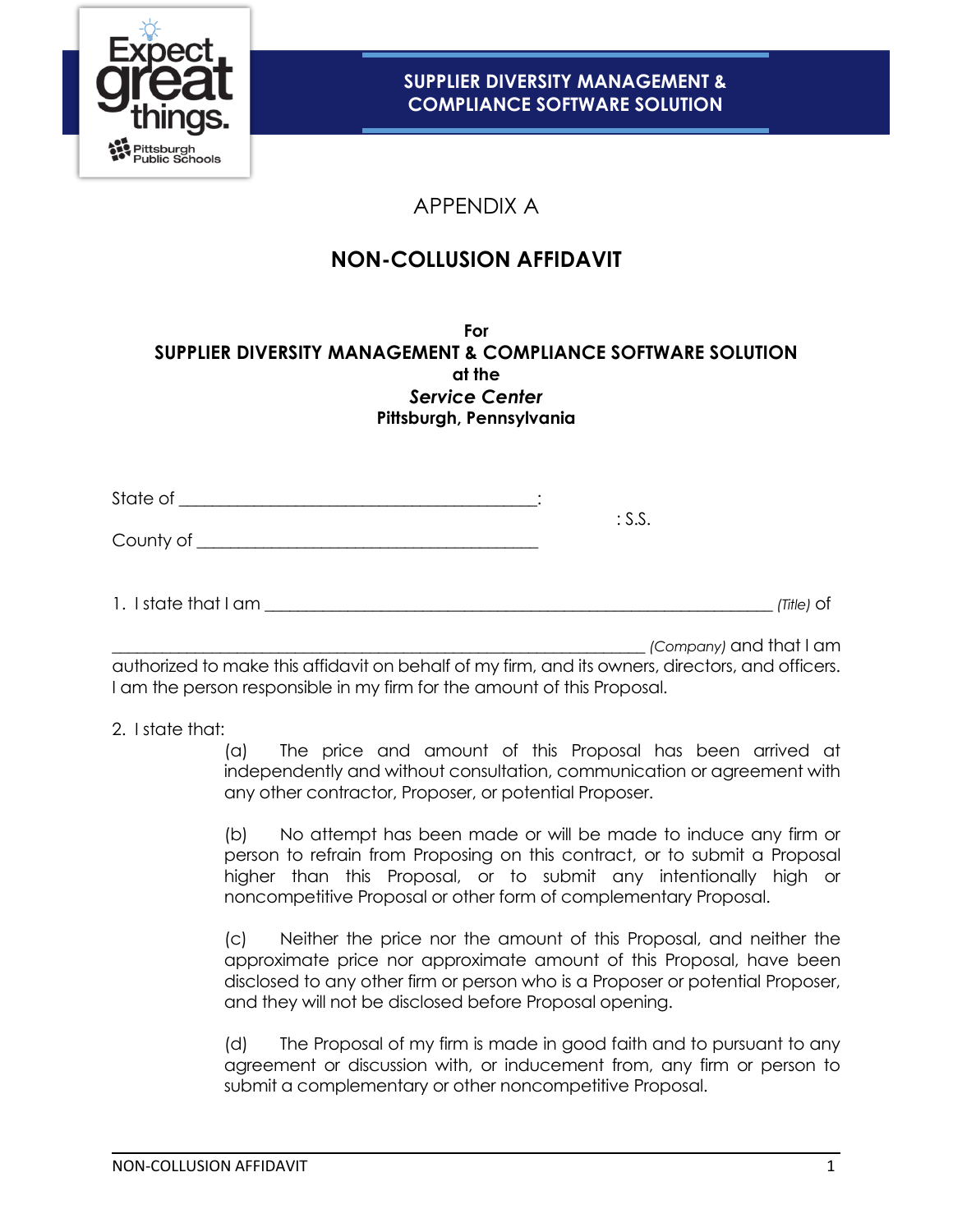

## **SUPPLIER DIVERSITY MANAGEMENT & COMPLIANCE SOFTWARE SOLUTION**

(e) My firm, it affiliates, subsidiaries, officers, directors, and employees have not provided any monetary or non-monetary gifts to any employers or agents of the Pittsburgh Public Schools in an attempt to obtain preferred treatment or favor for this Proposal.

(f)\_\_\_\_\_\_\_\_\_\_\_\_\_\_\_\_\_\_\_\_\_\_\_\_\_\_\_\_\_\_\_\_\_\_\_\_\_\_\_\_\_\_\_\_\_\_\_\_\_\_\_\_\_\_\_\_\_\_\_\_\_\_*(Company)* its affiliates, subsidiaries, officers, directors, and employees are not currently under investigation by any governmental agency and have not in the last five years been convicted or found liable for any act prohibited by State or Federal law in any jurisdiction, involving conspiracy or collusion with respect to Proposing any public contract, except as follows:

I state that \_\_\_\_\_\_\_\_\_\_\_\_\_\_\_\_\_\_\_\_\_\_\_\_\_\_\_\_\_\_\_\_\_\_\_\_\_\_\_\_\_\_\_\_\_\_\_\_\_\_\_\_\_\_\_\_\_\_\_\_\_\_\_\_\_\_\_*(Company)* understands and acknowledges that the above representations are material and important, and will be relied on by the Pittsburgh Public Schools in awarding the contract for which this Proposal is submitted. This Proposer understands that any misstatement in this affidavit shall be treated as fraudulent concealment from the Pittsburgh Public Schools regarding true facts relating to the submission of Proposals for this contract.

\_\_\_\_\_\_\_\_\_\_\_\_\_\_\_\_\_\_\_\_\_\_\_\_\_\_\_\_\_\_\_\_\_\_\_\_\_\_\_\_\_\_\_\_\_\_\_\_\_\_\_\_\_\_\_\_\_\_\_\_\_\_\_\_\_\_\_\_\_\_\_\_\_\_\_\_\_\_\_\_\_\_\_\_\_

*(Name and Company Title/Position)*

SWORN TO AND SUBSCRIBED BEFORE ME THIS

| £<br>. . |            |  |
|----------|------------|--|
|          |            |  |
|          | $  -$<br>- |  |

*Notary Public*

My Commission Expires

| _<br>-<br>$\overline{\phantom{a}}$ | ``<br>the contract of the contract of |
|------------------------------------|---------------------------------------|
|------------------------------------|---------------------------------------|

\_\_\_\_\_\_\_\_\_\_\_\_\_\_\_\_\_\_\_\_\_\_\_\_\_\_\_\_\_\_\_\_\_\_\_\_\_\_\_\_\_\_\_\_\_\_\_\_\_\_\_\_\_\_\_\_\_\_\_\_\_\_\_\_\_